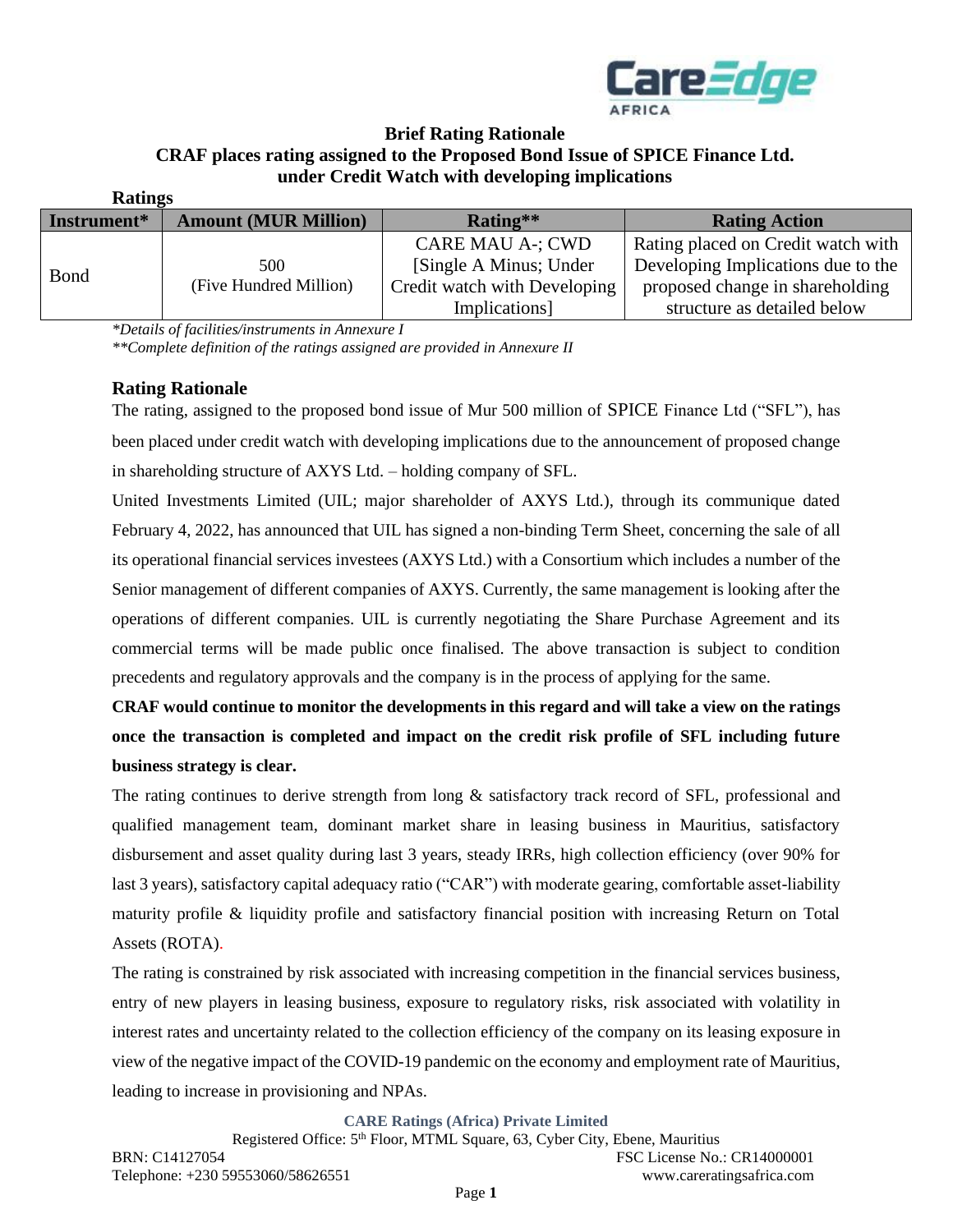

### Rating Sensitivities:

*Positive factors* - Factors that could, individually or collectively, lead to positive rating action/upgrade:

- Completion of proposed stake sale pursuant to the announcement made
- Ability to improve asset quality and profitability with growth in Asset under management (AUM).
- Improvement in asset liability maturity profile.
- Decline in gearing ratio

*Negative Factors-* Factors that could, individually or collectively, lead to negative rating action/downgrade:

- Decline in CAR below 12% (Regulatory norm of 10%).
- Deterioration in liquidity profile
- Dip in Asset quality, profitability, and sharp increase in NPA levels.

# **BACKGROUND**

SPICE Finance Ltd ("SFL"), incorporated in 1997, is a wholly owned subsidiary of AXYS Group Ltd ("AXYS"). AXYS group is owned by AXYS Limited (holds 80% stake in AXYS Group) and United Docks Ltd (holds 20% stake in AXYS Group). AXYS Limited is a wholly owned subsidiary of United Investments Ltd. (UIL). In August 2017, AXYS Leasing was rebranded as SPICE Finance Ltd.

SFL started its leasing operation in 2004, as a Non-Banking Deposit Taking Institution (NBDIT) with the main objective to provide leasing facilities (both operating and finance lease) to individuals and corporates by raising deposits from public (individuals and corporates). SFL is licensed by the Financial Services Commission for its leasing business and regulated by the Bank of Mauritius for its deposit taking business. SFL has nearly 7,000 active leases.

# **Activities of SFL**

SFL provides Finance Lease, Operating Lease and Sale & Leaseback services. SFL facilitates the purchase of movable assets and equipment for corporates, individuals and SMEs.

United Investment Ltd (ultimate shareholder of Spice Ltd), through its communique dated August 30, 2021, has announced the proposed sale of UIL's investments in AXYS Ltd. to the management of different companies of AXYS. The same management is looking after the operations of different companies. Further on February 04, 2022, UIL has confirmed entering into a non-binding Term Sheet concerning the sale of all its operational financial services investees (AXYS Ltd.) and is currently negotiating the Share Purchase Agreement and its commercial terms. Sales is expected to be completed by June 30, 2022.

Despite of the second lockdown in Mauritius in March 2021, and sharp decline in disbursement during that period, SFL's disbursement witnessed a y-o-y growth of 4% in FY21 over FY20. This was supported by encouraging average monthly disbursements of MUR 104 million for the first 8 months of the financial year. Total Assets under Management (AUM) has increased to Mur 3,231 million in FY21.

**CARE Ratings (Africa) Private Limited**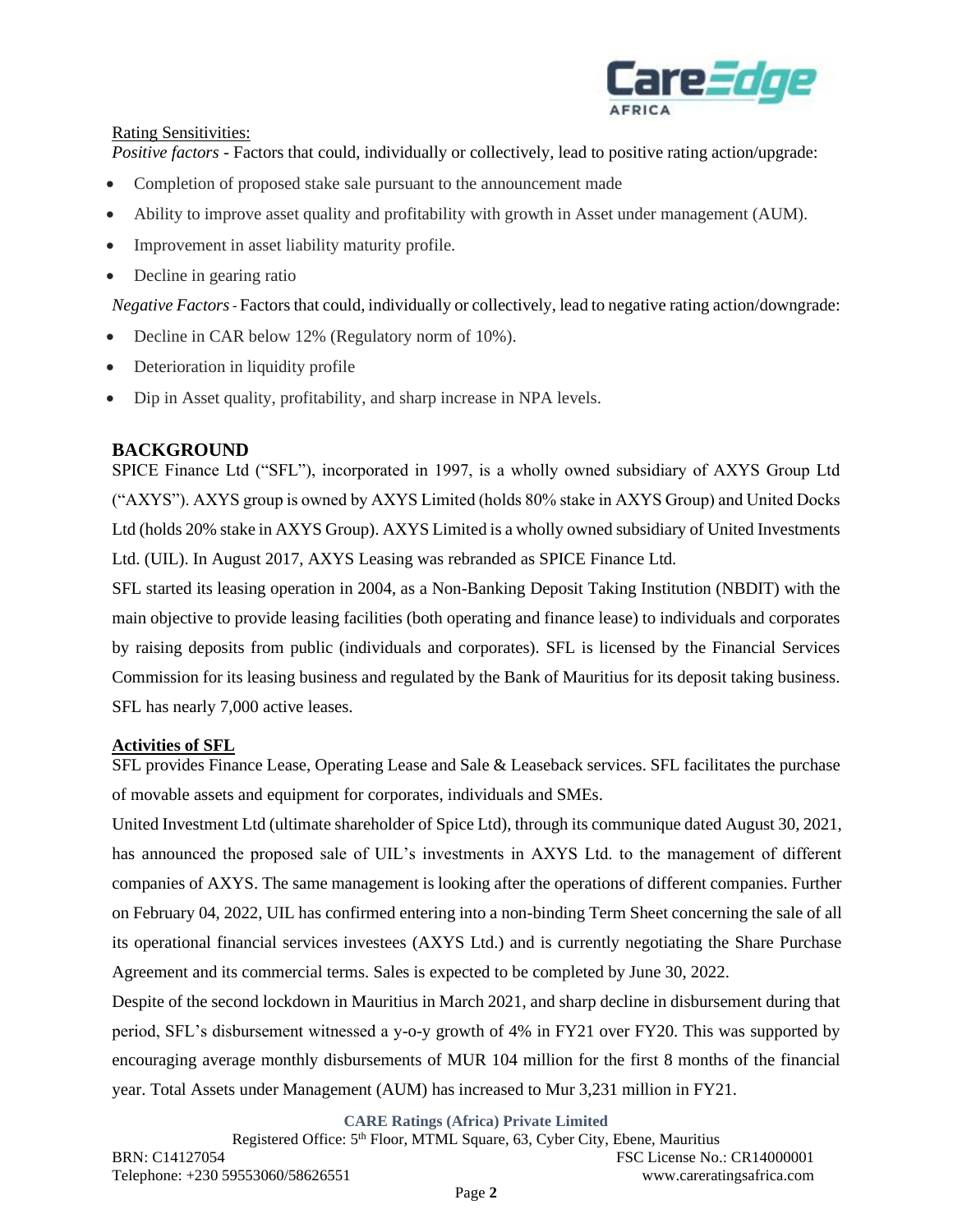

IRR remained almost at the same level in FY20 and FY21, given that the company cost of raising deposits ranges from 0.40% - 5.85% based on maturity of the deposits. Majority of the SFL's lending are in fixed rates (60%) and around 62% of the deposits raised are in fixed rate.

SFL's avg. collection efficiency was 93% in between July 1- Dec. 31, 2021. Avg. collection efficiency was around 96% in FY21 (around 95% for FY20). GNPA (%) at 2.63% in FY21 is lower than FY20 (3.80%). SPICE doesn't have any mismatch in asset liability maturity profile over next 3 years. It also has unutilized

working capital facilities which can be utilized to meet its short-term cumulative GAP, if required.

In FY21, SFL booked a total revenue of Mur 414 million (Mur 424 million in FY20). With a sustained disbursement value and interest rate, lower interest expense PBT, PAT and GCA has increased in FY21. PAT increased from MUR 51 million in FY20 to MUR 70 million in FY21. SFL has not paid any dividend in FY21 (MUR 50 million in FY20).

SFL's investment in finance lease increased by 5% from Mur 2,673 million in 2020 to Mur 2,804 million in 2021. Operating lease for the company stood at Mur 460 million in FY21 compared to Mur 525 million in FY20. The company's deposit book has marginally decreased from MUR 3,013 million in FY20 to MUR 2,942 million in FY21.

Overall gearing and interest coverage were also satisfactory. CAR as at June 30, 2021 was 15.76% well above the Regulatory requirement of 10%. NIM was hovering in the range of 5.0-6.0% during last 3 years due to higher IRRs. ROTA at 1.94% was higher compared to FY20 (1.41%). ROTA was at 1.94% as on June 30, 2021 (1.41% on June 30, 2020).

#### *Prospects*

SFL's prospects largely depends on the fortunes of an automotive and equipment's, the demand drivers of major products financed by the company. The growth of both the aforesaid sectors has close linkages with the economic growth of the country. The ability of the company to improve its collection efficiency  $\&$ ROTA along with maintaining CAR & liquidity at similar levels are key rating sensitivities.

#### **Disclaimer**

CARE Ratings (Africa) Private Limited ("CRAF")'s ratings are opinions on the likelihood of timely payment of the obligations under the rated instrument and are not recommendations to sanction, renew, disburse or recall the concerned bank facilities or to buy, sell or hold any security. CRAF's ratings do not convey suitability or price for the investor. CRAF's ratings do not constitute an audit on the rated entity. CRAF has based its ratings/outlooks on information obtained from reliable and credible sources. CRAF does not, however, guarantee the accuracy, adequacy or completeness of any information and is not responsible for any errors or omissions and the results obtained from the use of such information. Most entities whose bank facilities/instruments are rated by CRAF have paid a credit rating fee, based on the amount and type of bank facilities/instruments. CRAF may also be involved with other commercial transactions with the entity.

In case of partnership/proprietary concerns, the rating /outlook assigned by CRAF is, inter-alia, based on the capital deployed by the partners/proprietor and the current financial strength of the firm. The rating/outlook may undergo change in case of withdrawal of capital or the unsecured loans brought in by the partners/proprietor in addition to the financial performance and other relevant factors. CRAF is not responsible for any errors and states that it has no financial liability whatsoever to the users of CRAF's rating.

CRAF's ratings do not factor in any rating related trigger clauses as per the terms of the facility/instrument, which may involve acceleration of payments in case of rating downgrades. However, if any such clauses are introduced and if triggered, the ratings may see volatility and sharp downgrades.

**CARE Ratings (Africa) Private Limited** Registered Office: 5th Floor, MTML Square, 63, Cyber City, Ebene, Mauritius